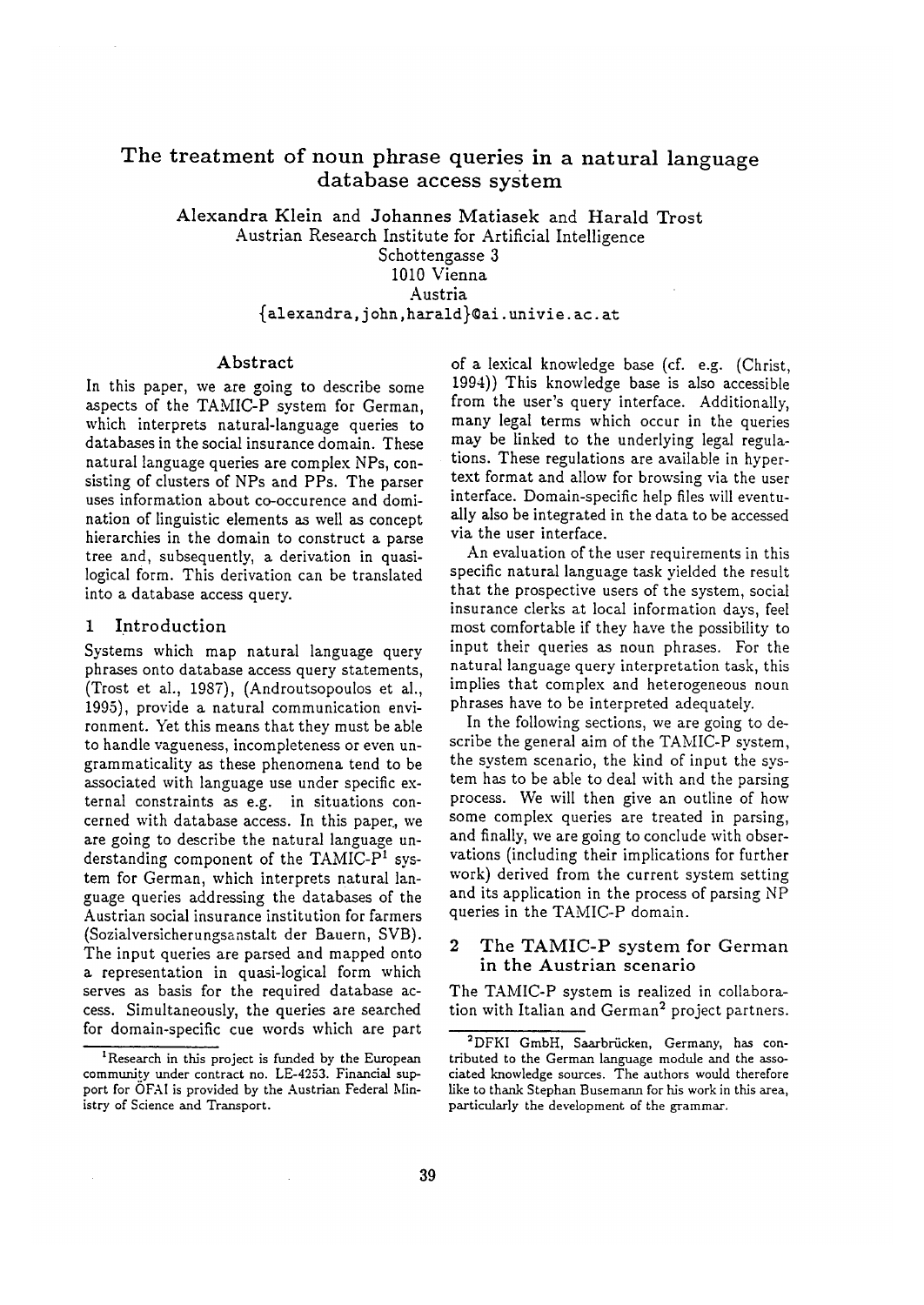It consists of two language components; one for Italian in the Italian scenario and one for German in the Austrian scenario. While the interface structure (developed by the Italian partner) and the configuration of the main modules are mostly identical in the two scenarios and while both applications aim at interpreting NP queries, the two natural language components represent two distinct approaches to the query interpretation task. In this paper, we will focus on the query interpretation module as well as the required knowledge sources for dealing with German NPs.

The scenario- and language-specific part of the system consists mainly of the actual parsing component, a lexical knowledge base (LKB) representing the entities denoted in the queries and their relations to each other, the conceptual data model (CDM) specifying which entities can be found in the various databases, and the logical data model (LDM) which approximates the actual data as they occur in the domain.



#### figl: Architecture of the interpretation module for German queries in the Austrian scenario

The parsing component and the knowledge sources are connected closely. In order to construct a quasi-logical-form expression for a natural language query encountered as system input, the parsing component has to consult the relations between the denoted entities as they

are represented in the database. These relations are modelled in the CDM, which is a unified and simplified version of the logical data model represented in the database. Yet it is not sufficient to construct the QLF representation: as cue words have to be identified in the queries in order to present legal norms and domainspecific lexical relations, these contexts have to be built and embedded in the framework of legal regulations and concept structures. Consequently, there are three output modes (personal information, legal texts, legal lexicon) which are presented on the interface as a card-index display. A fourth output mode (domain-specific help files) will eventually be added to the system.

## 3 The TAMIC-P scenario

Queries which have to be interpreted in the TAMIC-P domain concern all areas of social security, i.e. pension, health and accident insurance. In order to provide the required information, several databases have to be consulted. As social insurance employees in advisory dialogues have to work under extreme cognitive pressure due to limited time and other situational constraints, it is the aim of the TAMIC-P project to simplify this advisory process by providing one interface for the various different tasks which have to be performed:

- consult citizen's insurance data in several databases
- consult the relevant laws arid regulations
- consult a legal glossary for related terms and concepts

In TAMIC-P, these tasks are based on the interpretation of natural language queries and the interaction with the interface. For the user, this verbal and graphical interaction faciliates obtaining the requested results from the databases as well as the norms and the compilation of legal terms. At the same time, clients using the system have to rely on great robustness in the query interpretation task so that queries do not result in the distribution of false, inadequate or incomplete information.

## 4 The corpus

As it has already been mentioned, queries entered into TAMIC-P by SVB clerks concern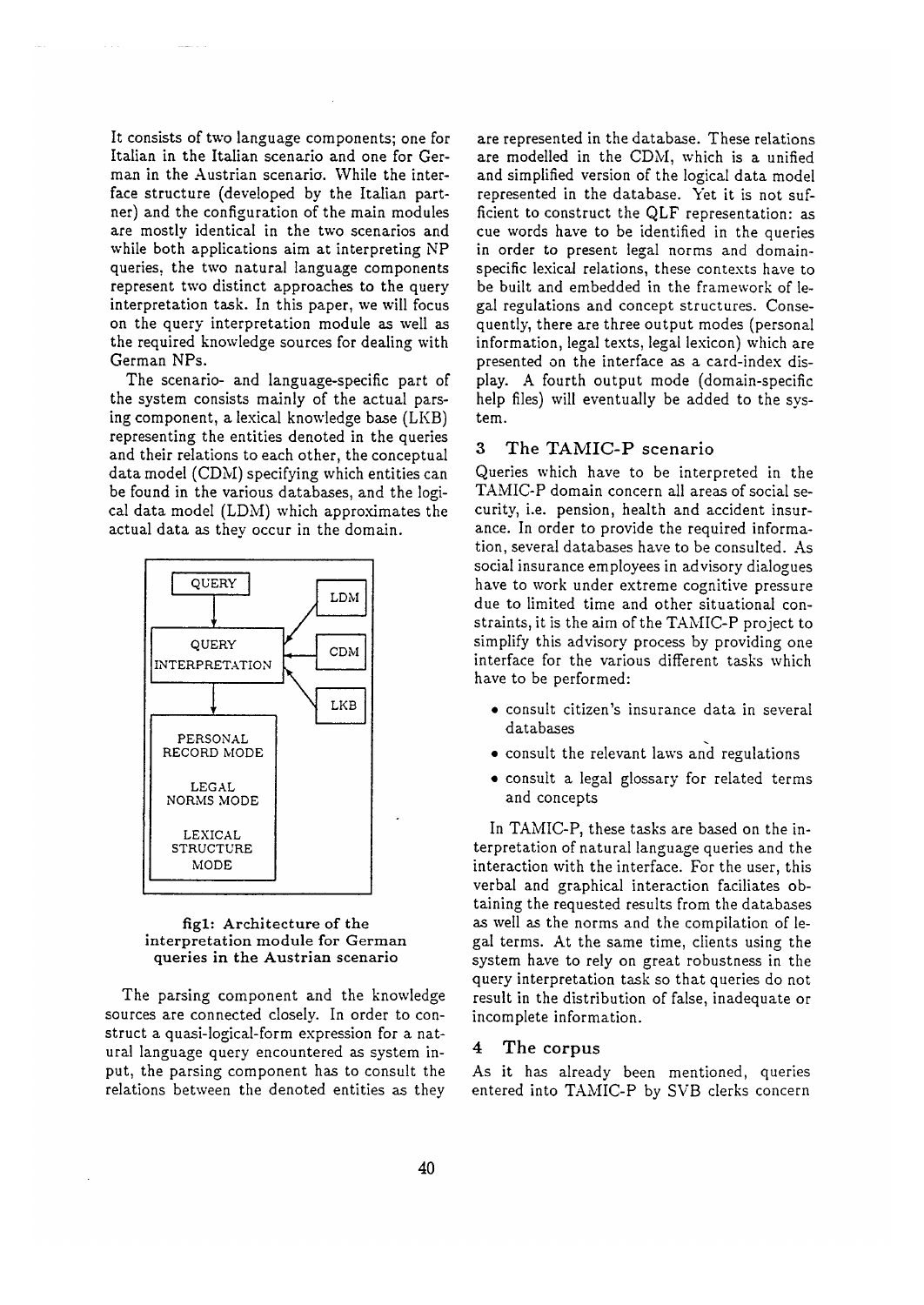personal data as well as legal affairs. A fairly typical query would be for instance

*Ersatzzeiten wegen Kindererziehung*  'Exemption times because of child raising'

At the present state of the system, this query has three dimensions with regard to its interpretation: First, it concerns the personal insurance records stored for a specific persion (this person is determined by the context) who may or may not have acquired the requested type of insurance months. Second, it refers to a special official status of insurance months which is defined in legal texts describing the benefits which can be derived from different kinds of insurance times. Third, the query and its underlying concepts have to be compared to related queries and concepts: I.e. in a wordnet-type structure, *Ersatzzeiten* ('exemption times') is in this specific use synonymous to *Ersatzmonate* ('exemption months') and belongs to the category of *Versicherungszeiten*  ('insurance times'). Furthermore, there are several different types of specific 'exemption times because of child raising' (e.g. raising adopted children, grandchildren etc.) which have to be considered in an evaluation of the insurance records, particularly if a citizen applies for retirement pension.

An evaluation of user queries has shown that the SVB clerks were reluctant to form full, grammatically elaborate sentences; instead, they preferred to rely on noun phrases denoting the requested concepts from the social insurance domain. Regarding the example, this does not come as a surprise as  $\sim$  apart from the additional cognitive effort which is required in using a complete sentence - using an NP seems to be a natural way of including the three dimensions of the specific personal information from the insurance records, the legal norms, and the lexical knowledge base in the noun phrase quoted above. In contrast, three complete sentences have to be formed to refer to the same dimensions if noun phrases are avoided. The corresponding English phrases for the German full examples are:

*• Which exemption times because of child raising are stored for Mrs/Mr x?* 

- *What are the legal regulations concerning exemption times because of child raising?*
- *What are the relevant lezical properties associated with exemption times because of child raising?*

Note that the second and the third example use some kind of metalanguage to link 'exemption times because of child raising' to the required dimension. In contrast to this, the noun phrase 'exemption times because of child raising' needs no metalanguage und points elliptically to all three dimensions. Therefore, if only noun phrases are used, their inherent vagueness and incompleteness at least provide means to consult all the relavant information sources simultaneously.

For the NP analysis, this implies that much effort has to be invested in modelling the entities and relations denoted by the linguistic expressions, and certainly also the mapping between the linguistic and the conceptual levels. Tighly packed linguistic structures refer to complex conceptual structures. The dependencies in the conceptual model are mirrored in the linguistic expressions. As we are dealing with noun phrase queries, it is not possible to regard verbs as assigning the key structural dependencies. Yet it can be said that certain conceptually pivotal nouns 'subcategorize' (to use this term loosely for illustration purposes) for specific linguistic objects which are determined by the underlying conceptual data model as well as certain conventions of use. These 'subcategorization relations' are often confirmed by prepositions with weak semantics:

*Ersatzzeiten* wegen *Kindererziehung*  'Exemption times because of child raising.'

The function of the preposition is to indicate the relation. In German, these types of noun phrase are often turned into a compound with the meaning remaining unchanged:

*Kinde rerziehu ngse rsa tzzeite n*  'child raising exemption times'

These remarks already describe the NP typology encountered in queries: complex NP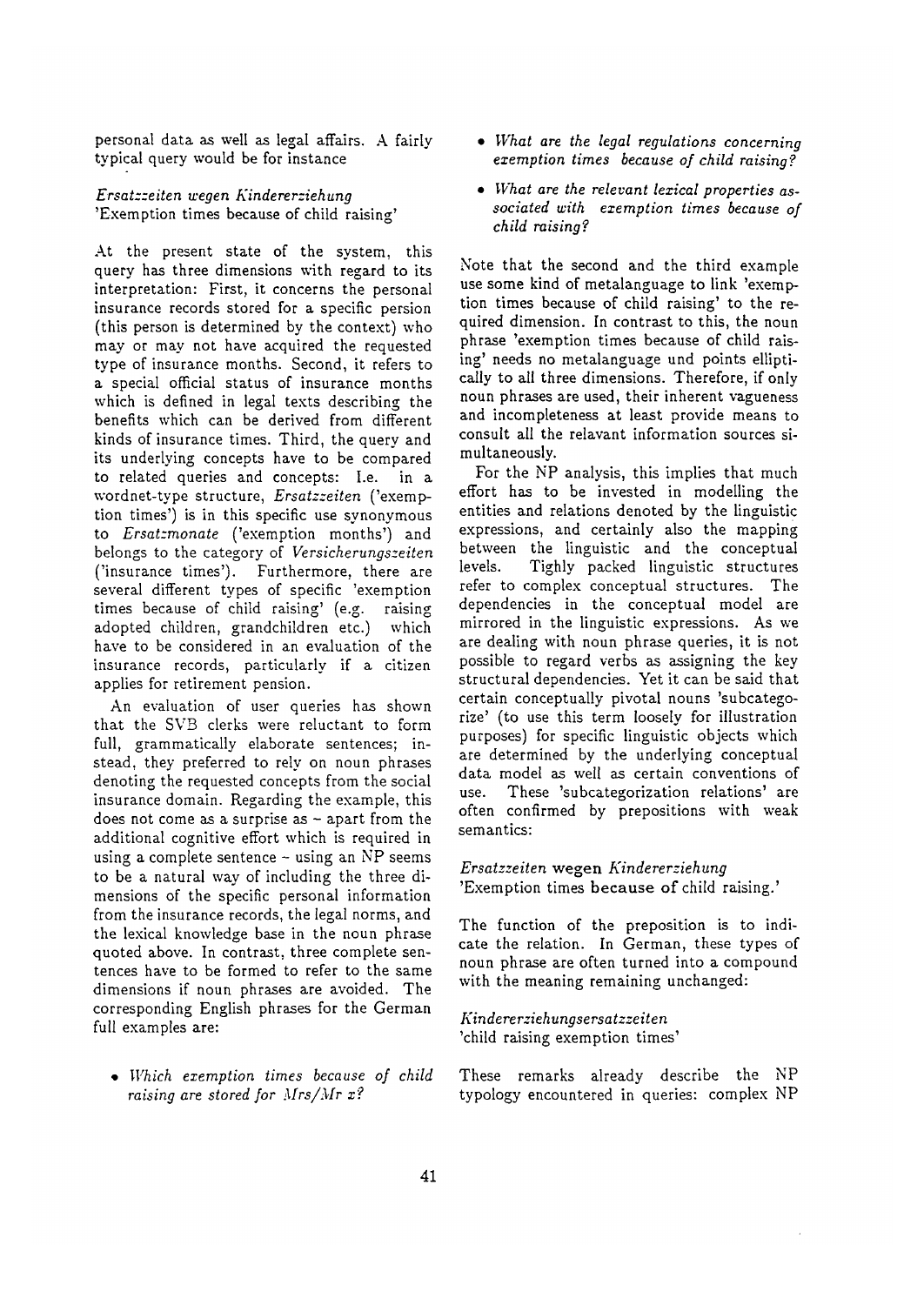clusters, NP-PP clusters (with faded prepositional semantics) and complex compounds. Of course, any combinations of the three types may also occur.

# 5 Parsing NP queries

## 5.1 Compositionality and non-compositionality

Generally, the parsing process in the TAMIC-P query interpretation component for the Austrian scenario relies strongly on the hypothesis that the semantics of a phrase (represented for example in quasi-logical form) can be derived by composition of the QLFs of the parts the phrase is composed of. This implies that linguistic paraphrases which denote the same object or set of objects have to eventually end up in identical representations. As we are dealing with a limited domain, which usually restricts the number of options available for interpretation, this approach is feasible. Yet so far, we have no possibility of dealing with queries beyond the field of social-insurance. The domain also ensues that the conceptual data model, representing entities and relations in the actual database, often contains simple objects, attributes or attribute values which are referred to by complex query elements on the natural-language level. In order to tackle this problem, a filter mechanism is used which

- treats all natural language utterances in a compositional manner, possibly involving QLF prediates (originating from the lexicon) that do not denote a CDM object and
- applies a set of substitutions to the QLF resulting from the parse that transform the complex description into the simplistic one contained in the CDM.

Since the number of such 'noncompositional' objects in the CDM is limited and their 'compositional' meaning in terms of a QLF is unique, not very many substitution definitions are required, and it is not difficult to come up with them. At the same time, we are aware of the fact that a larger domain might require a broader analysis approach (Rayner, 1993).

## 5.2 Lexical resources

As far as lexical resources are concerned, the query interpretation module for German uses two resources of lexical data: a small morphological lexicon, which can be employed for morphological annotation, and a repository of semantic and 'subcategorization' information included in the lexical knowledge base (LKB). In the LKB, each entry represented as a synset in a wordnet-style structure contains slots for synonyms, hyponyms and hypernyms, as well as a specification of the quasi-logical form as it can be derived from the conceptual data model. Returning to the example of *Ersatzzeit wegen Kindererziehung* ('exemption time because of child raising'), from the LKB we obtain basically the following structure:

#### **ERSATZZEIT WEGEN KINDERERZIEHUNG**

CATEGORY: n-filler SYNONYMS: Ersatzmonat wegen Kindererziehung HYPERNYMS: Ersatzzeit, Kindererziehung HYPONYMS: QUASI-LOGICAL FORM: :ARG (BEITRAG ?X), :RESTR (HAS-QUAL ?X <K>), :VAR (?X) DESCRIPTION: Typ yon Ersatzzeit, der aufgrund von Kindererziehungszeiten angerechnet werden kann

CATEGORY indicates whether we are dealing with an object, an attribute or an attribute value ('n-filler' indicates that this is an at-<br>tribute value). SYNONYMS, HYPERNYMS and SYNONYMS, HYPERNYMS and HYPONYMS each list related lexical concepts according to the conceptual data model. The QUASI-LOGICAL FORM describes the combination of the elements which are needed for mapping the query representation onto the appropriate database access statement, and DESCRIPTION documents a legal explanation of the term.

## 5.3 The parser

The parser uses the information stored in the lexical resources for assigning a structure to the linguistic expression. This information is matched and combined according to grammatical knowledge (encoded in the grammar and the morphological lexicon) as well as domain knowledge inherent in the lexical knowledge base. From the parser's point of view, it is desirable to obtain a single feature structure containing both subcategorization information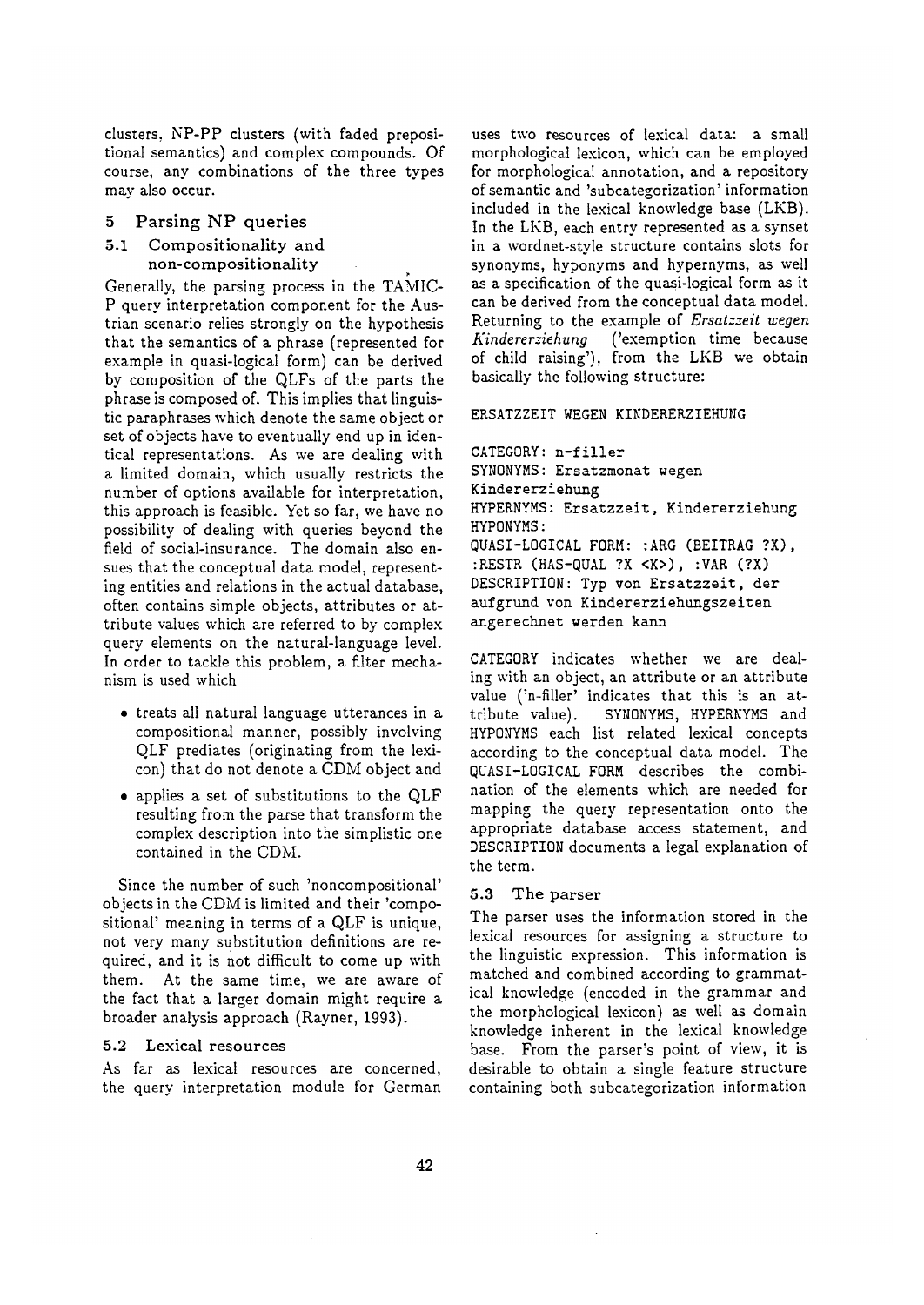and logical form from the lexicon lookup. How semantic information has to be combined during parsing may not only depend on the QLFs in the CDM for the signs to be combined, but also on lexical features of the head and the syntactic role that is filled by the argument (or modifier). In the sentence

#### *John beats Paul*

for example, the meaning depends crucially on whether *John* or *Paul* fills the subject slot. Although these differences occur much more frequently with verbs, which are rather irrelevant in the TAMIC-P corpus, this behaviour can also be observed with nouns.

Therefore, the following decisions for the encoding of semantic and subcategorization information have been taken:

- 1. All substantive categories (nouns, adjectives, verbs) provide subcategorization information for both arguments and modifiers they may take (modifiers/adjuncts are viewed as kind of optional arguments).
- 2. For each element subcategorized for, syntactic and semantic information is provided, restricting the possible fillers.
- 3. In order to explicitly specify the semantic relationship of the head and the argument in the CDM, 'glue' predicates may be specified which bind the quasi-logical forms of the head and the argument.

## 5.4 Grammar

Based on the analysis of a small corpus, grammatical rules were derived. At this point, the grammar consists of 9 context-free rules. They cover to whole range of queries Which have been encountered so far. In the first version, complex prenominal modifiers and relative clauses are not implemented, but the corpus suggests that these are added benefits rather than urgent needs.

For the expression *Ersatzzeit wegen Kindererziehung,* we use the following rules:

GRAMMAR FRAGMENT:

TOP -> DerP AP N NP PP\* NP -> NPi Narg

 $NP1$  ->  $DetP$   $A*$   $N$ **PP -> P NP** 

Categories in curly brackets are optional. The asterisk represents the Kleene star. Underlined categories are heads. PP can be a temporal modifier. DetP can be a complex determiner, corresponding e.g. to *between three and six , up to five, more than sis, at most three,* or a simple article like *the* or a. Lexical categories other than determiners include N, A, P.

The derivation with the above grammar fragment is as follows:

*Ersatzzeiten wegen Kindererziehung*  'Exemption times because of child raising'

DERIVATION:

TOP (NP (NPI (N (Ersatzzeiten))), PP (P (wegen), NP (NP1 (N Kindererziehung))))

Lookup in the LKB resulted in a structure which has already been described in the previous chapter:

#### EKSATZZEIT WEGEN KINDEREKZIEHUNG

CATEGORY: n-filler SYNONYMS: Ersatzmonat wegen Kindererziehung HYPERNYMS: Ersatzzeit, Kindererziehung HYPONYMS: QUASI-LOGICAL FORM: : ARG (BEITRAG ?X), :RESTR (HAS-QUAL ?X <K>), :VAR (?X) DESCKIPTION: Typ yon Ersatzzeit, der aufgrund von Kindererziehungszeiten angerechnet werden kann

By combining the grammar rules with the information from the LKB as well as the CDM, we obtain the following result:

RESULT OF PARSING (QLF):

((:ARG (CDM::BEITKAG ?FS18561)) (:VAK ?FS18561) (:SEL) (:KESTK (CDM::BEITRAGQUAL ?FS18561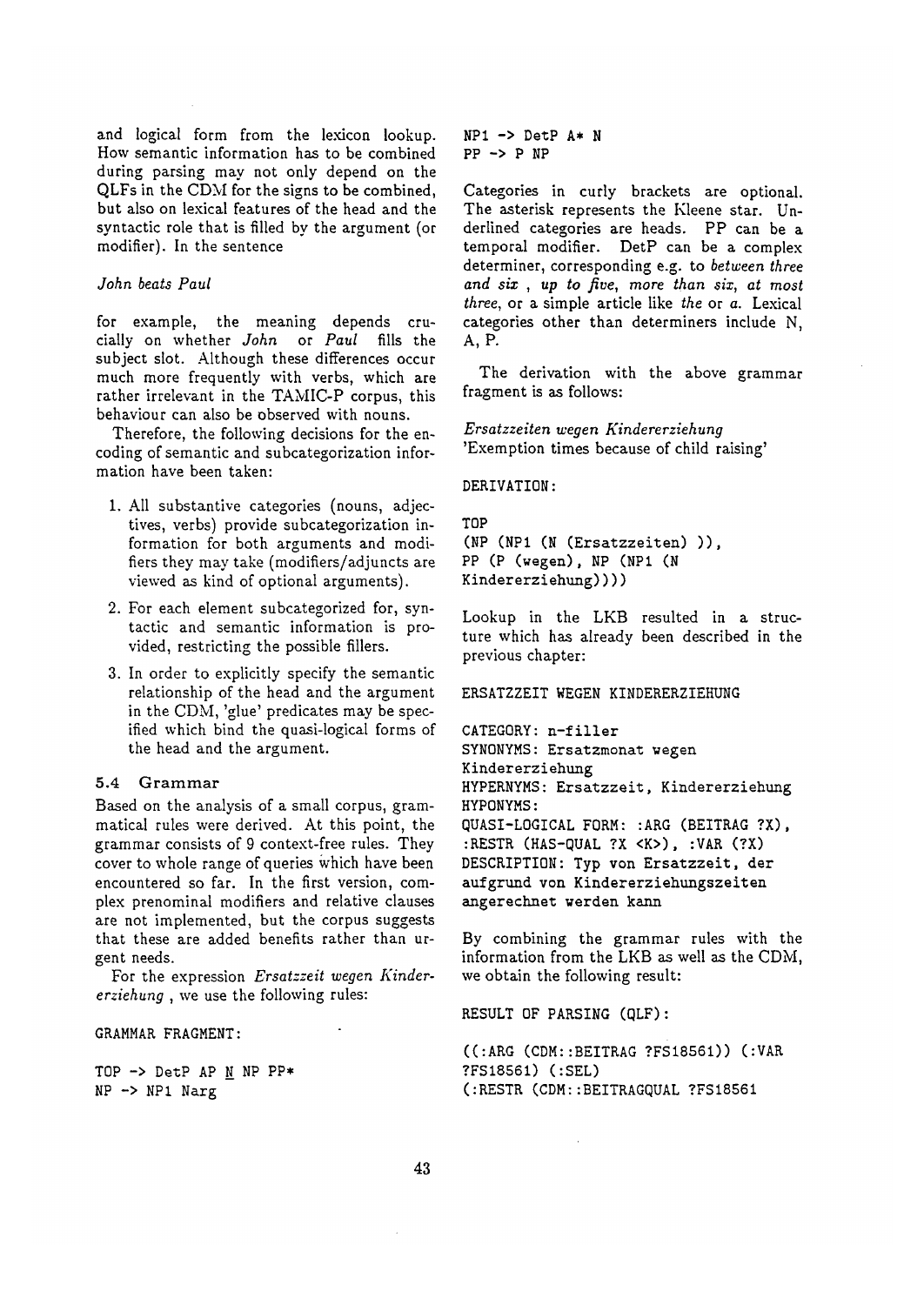?FS18379) (QUAL-VALUE ?FS18379) (IN ?FS18379 (43 E3))(CDM::PERSON\_KONTEXT ?FS18561 ?FS19601)))

During the parsing process, it was correctly recognized that the query concerns a type of BEITRAG ('contribution'), with a certain qualification associated with the contribution. The codes 43 and E3 indicate which categories are assigned to the qualifications of the contributions in the database. From the parser output, a database access query can be constructed, which retrieves the required element from the person's insurance records in the database. The person is identified in the quasi-logical form with the PERSON\_KONTEXT predicate.

## 6 Dealing with complex queries in parsing

One example for a more complex query is the phrase

*Kindererziehungszeiten der Person mit der Versicherungsnummer 1001050610* 

'child raising times of the person with social insurance number 1001050610'

This query is asking more generally for any insurance times associated with child raising. In the Austrian social insurance system, citizens are often identified by their insurance number, as it is the case in this query. The syntactic analysis according to the grammar yields the following derivation where the social insurance number has been omitted for simplification:

DERIVATION:

```
TOP 
(NP (NPi (N Kindererziehungszeiten))), 
(NP (NPI (DetP der), (N Person)), 
(PP (P mit), NP (NPI (DetP der), (N 
Versicherungsnummer ...))))
```
The parser uses co-occurence rules to grasp the phenomenon of nominal 'subcategorization'. In the example cited above, there is an entry which specifies that 'insurance number' tends to occur (sometimes connected by *von*, 'of') with a 'person' who has an insurance number and with the actual 'number'. The SUBCAT entry looks as follows:

SUBCAT :

```
(def_subcat (cdm::PERSONVSNR ?x ?y) 
((\text{cyst } , \text{ (np pp)}) (prep.
"von")) :sem (cdm::PERSON ?x)) 
(:syn ((cat . (cardinal string))) :sem
(= ?y ?z))
```
These pieces of information are used to build up the parse tree:



## fig2: (Simplified) parse tree

This parse tree is then mapped onto the • quasi-logical form:

RESULT OF PARSING (QLF):